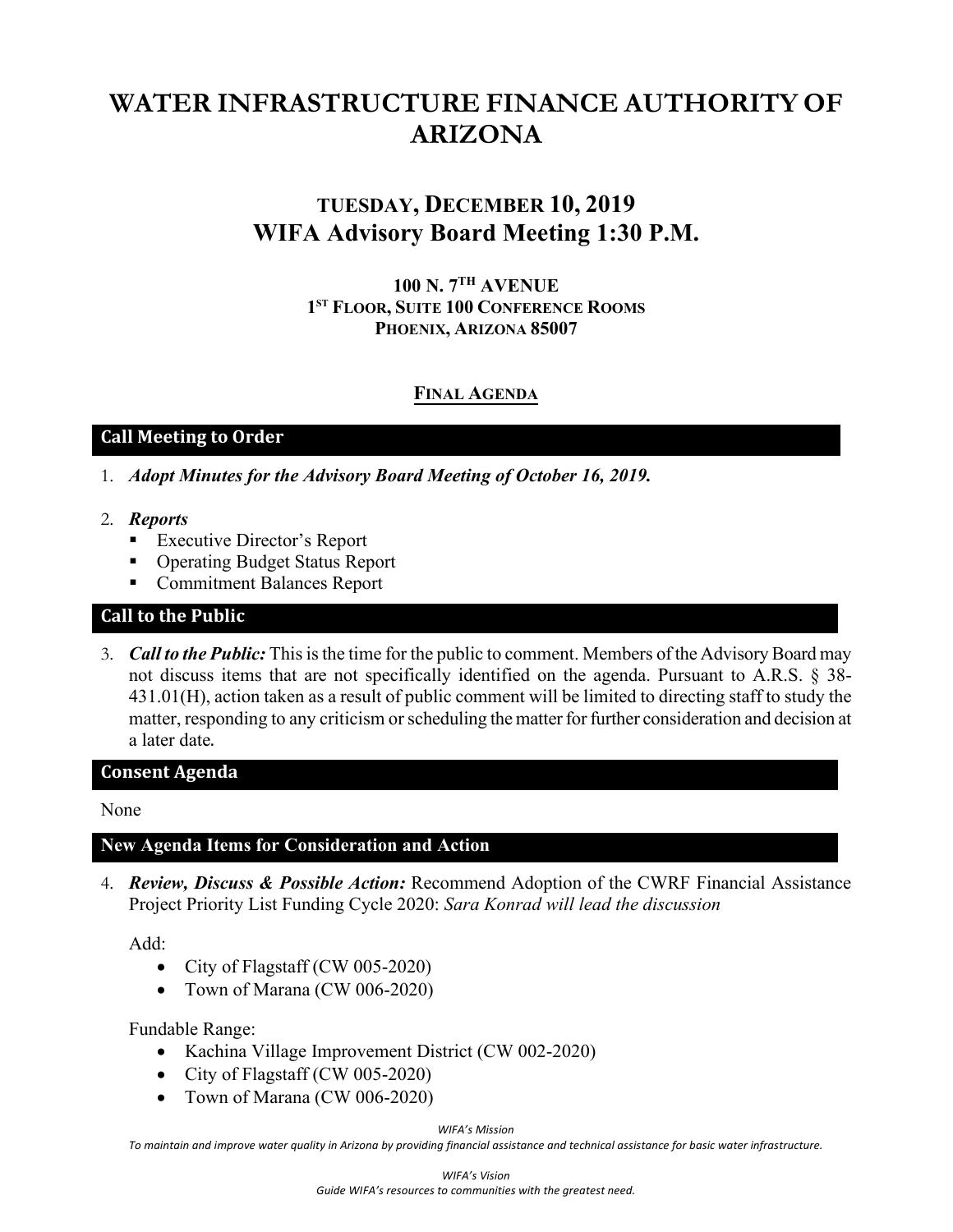5. *Review, Discuss & Possible Action:* Recommend Adoption of the DWRF Financial Assistance Project Priority List Funding Cycle 2020: *Sara Konrad will lead the discussion*

Add:

- DS Water Company (DW 008-2020)
- Sun Valley Farms Unit VI Water Company, Inc. (DW 011-2020)
- City of Buckeye (DW 020-2020)
- City of El Mirage (DW-024-2020)
- City of El Mirage (DW-025-2020)

Changes:

- Jakes Corner Water Co (DW 014-2020) rates increased
- San Simon Domestic Water Improvement District (DW 023-2020) MHI increased, subsidy increased
- Arroyo Water Company (DW 015-2020) number of connections and population decreased, project cost increased, MHI decreased

Fundable Range:

- Jakes Corner Water Co (DW 014-2020)
- Arroyo Water Company (DW 015-2020)
- City of Buckeye (DW 020-2020)
- 6. *Review, Discuss & Possible Action*: Recommend Approval of Loan Resolution 2020-010 and Due Diligence Summary CW 005-2020 – City of Flagstaff – CWRF – \$6,000,000 – *Angie Valenzuela will lead the discussion*
- 7. *Review, Discuss & Possible Action*: Recommend Approval of Loan Resolution 2020-011 and Due Diligence Summary DW 018-2020 – Michaels Ranch Water Company – DWRF – \$95,595 - *Angie Valenzuela will lead the discussion*
- 8. *Review, Discuss & Possible Action*: Recommend Approval of Loan Resolution 2020-012 and Due Diligence Summary DW 020-2020 – City of Buckeye – DWRF – \$108,582,332 – *Angie Valenzuela will lead the discussion*
- 9. *Adopt/Modify/Terminate Operating Policy:* Recommend Adoption of Updated Operations Management Policy # I.6 – WIFA Advisory Board and Committee Meetings *– Dan Dialessi will lead the discussion*
- 10. *Adopt/Modify/Terminate Operating Policy:* Recommend Adoption of Updated Operations Management Policy # I.8 – Legislature Representative Designation *– Dan Dialessi will lead the discussion*
- 11. *Adopt/Modify/Terminate Operating Policy:* Recommend Adoption of Updated Operations Management Policy # I.16 – Public Access to Public Records *– Dan Dialessi will lead the discussion*

*To maintain and improve water quality in Arizona by providing financial assistance and technical assistance for basic water infrastructure.*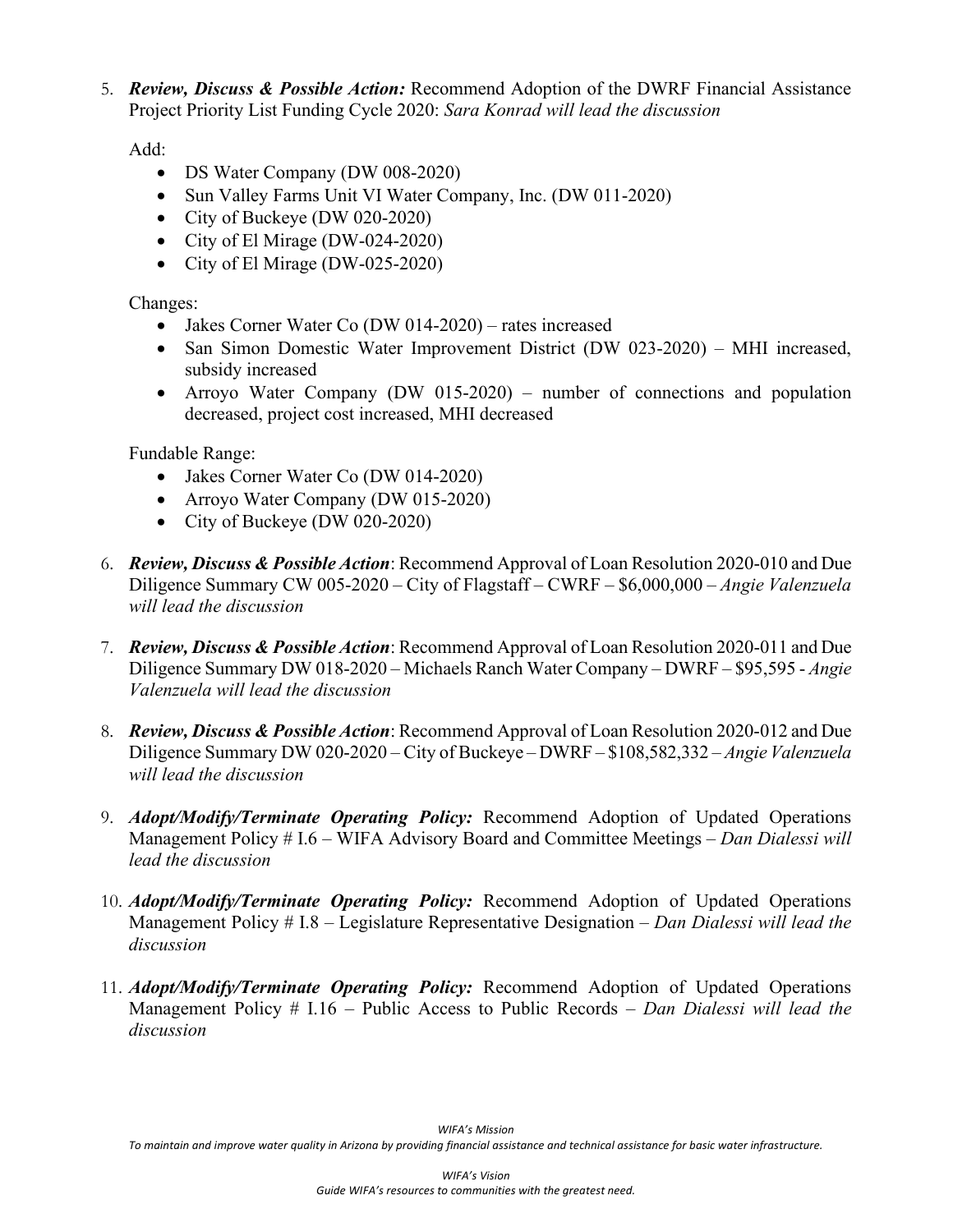#### **Update, Discussion or Presentation**

12. *Review & Discuss:* 2019 Annual Report to EPA *– Dan Dialessi will lead the discussion*

#### **Meeting Conclusion & Adjournment**

- 13. New Business/Issues:
	- Next Committee Meeting Date Wednesday, February 5, 2020 at 1:30PM in Phoenix, Arizona
	- Next Advisory Board Meeting Date Wednesday, February 19, 2020 at 1:30PM in Phoenix, Arizona

#### **Notes on Proceedings**

WIFA is committed to complying with the Americans with Disabilities Act. Persons with a disability may request a reasonable accommodation, such as a sign language interpreter, by contacting WIFA at (602) 364-1310. Requests should be made as early as possible to allow time to arrange the accommodation.

The agenda for the meeting is subject to change up to 24 hours before the meeting. At its discretion, the Authority may consider and act upon any agenda item out of order. One or more Board members may participate via teleconference.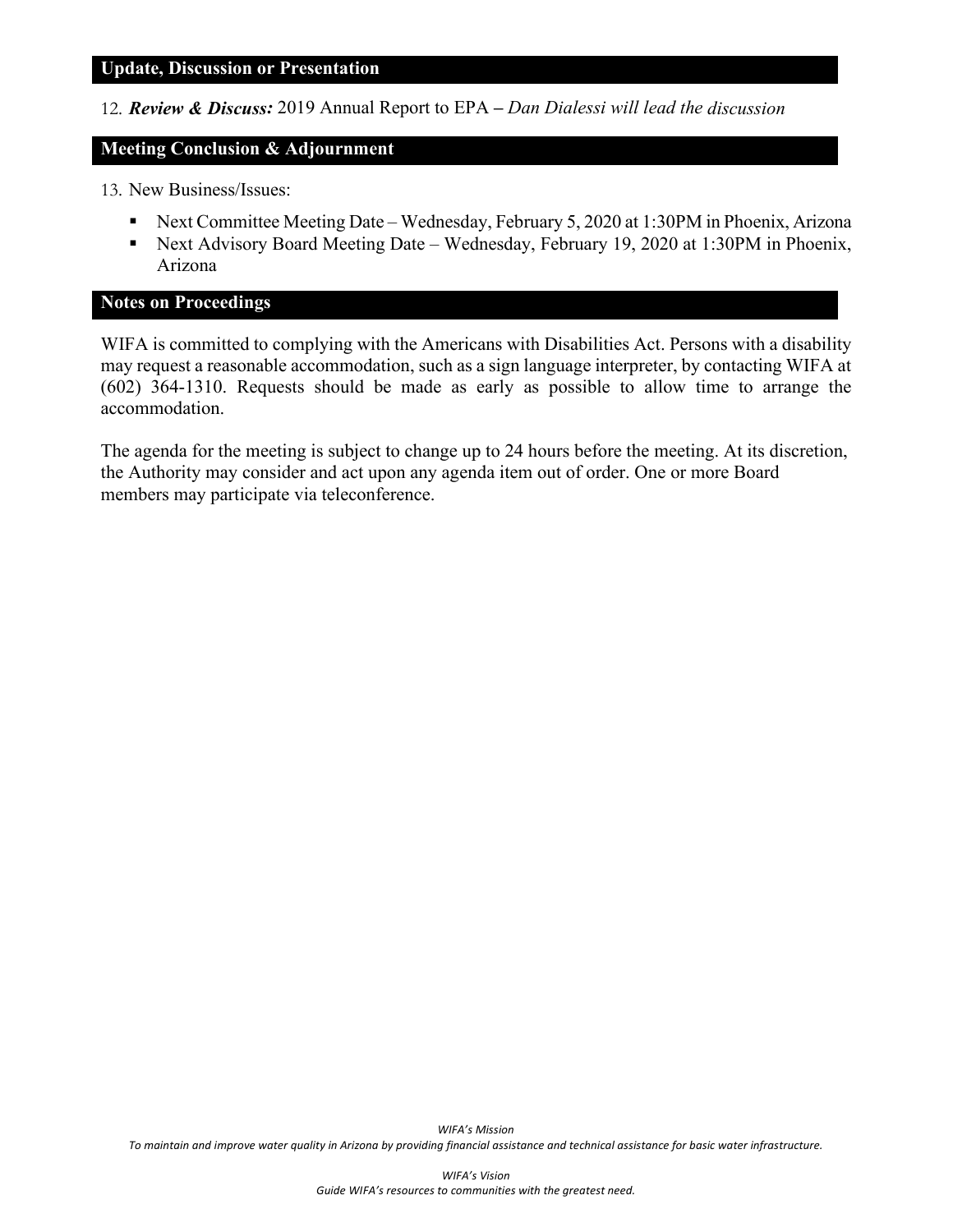# **Arizona's Clean Water Revolving Fund**

Project Priority List 2020 Funding Cycle December 2019

|            |                  |            |        |                             |                                                |               | Amount Requested /    |                |
|------------|------------------|------------|--------|-----------------------------|------------------------------------------------|---------------|-----------------------|----------------|
| <b>PPL</b> |                  |            |        |                             |                                                | Project       | <b>Probable Green</b> |                |
|            | Rank Applicant   | Population | County | <b>Project Name</b>         | <b>Description</b>                             | <b>Number</b> | Amount                | <b>Subsidy</b> |
|            |                  |            |        | Adonis Sewer System         | New loan to complete the Adonis sewer and      |               |                       |                |
|            |                  |            |        | connection to Town of       | lift station project. Sewage will be conveyed  |               |                       |                |
|            | Marana, Town     |            |        | Marana Wastewater           | to and treated at the Marana WRF and           |               |                       |                |
| 1          | lof              | 10,057     | Pima   | System (#2)                 | recharged.                                     | 006 2020      | \$475,000.00          | 85%            |
|            |                  |            |        |                             | Flagstaff Watershed Protection Project is a    |               |                       |                |
|            |                  |            |        |                             | partnership effort between the State, City     |               |                       |                |
|            |                  |            |        |                             | and Coconino National Forest to help reduce    |               |                       |                |
|            |                  |            |        |                             | the risk of devastating wildfire and post-fire |               |                       |                |
|            |                  |            |        |                             | flooding in the Rio de Flag and Lake Mary      |               |                       |                |
|            |                  |            |        |                             | watersheds. The funding will leverage the      |               |                       |                |
|            |                  |            |        |                             | project with state and federal funding as      |               |                       |                |
|            | Flagstaff, City  |            |        | <b>Flagstaff Watershed</b>  | available and expand other treatments in the   |               |                       |                |
| 2          | lof              | 75,000     |        | Coconino Protection Project | City of Flagstaff watershed.                   | 005 2020      | \$6,000,000.00        | 85%            |
|            |                  |            |        |                             | The project proposes to capture 130.5          |               |                       |                |
|            |                  |            |        |                             | million gallons of Class A+ reclaimed water    |               |                       |                |
|            |                  |            |        | <b>Reclaimed Water</b>      | that is currently not being utilized. The      |               |                       |                |
|            |                  |            |        | Pipeline Project -          | reclaimed water will replace potable water     |               |                       |                |
|            |                  |            |        | <b>Graham County</b>        | used at city properties and recreational       |               | \$3,500,000.00 /      |                |
| 3          | Safford, City of | 9,566      | Graham | Fairgrounds                 | facilities for outdoor water use.              | 003 2020      | \$3,500,000.00        | 85%            |
|            |                  |            |        |                             | The Authority currently has a waitlist of      |               |                       |                |
|            |                  |            |        |                             | approximately 1500 families that need          |               |                       |                |
|            |                  |            |        |                             | housing. WMAHA is seeking loan assistance      |               |                       |                |
|            | $1.4$ White      |            |        |                             | to fund the wastewater collection system for   |               |                       |                |
|            | Mountain         |            |        |                             | the proposed units and to connect to the       |               |                       |                |
|            | Apache Housing   |            |        |                             | existing regional wastewater treatment         |               |                       |                |
|            | Authority        | 995        | Navajo | Apache Pine Phase 1         | system.                                        | 001 2020      | \$806,862.00          | 80%            |
|            |                  |            |        |                             |                                                |               |                       |                |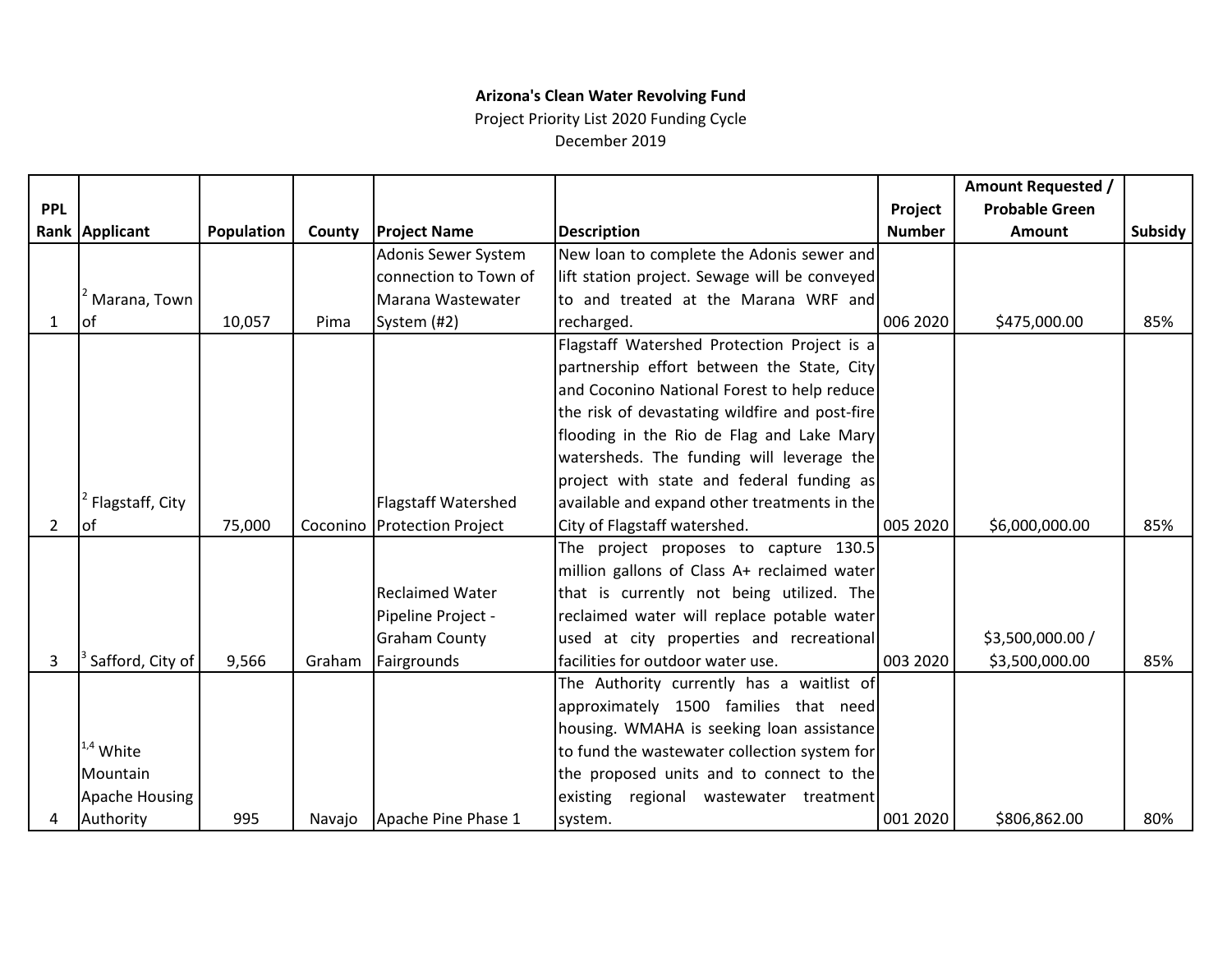|            |                  |            |        |                         |                                                   |               | <b>Amount Requested /</b> |         |
|------------|------------------|------------|--------|-------------------------|---------------------------------------------------|---------------|---------------------------|---------|
| <b>PPL</b> |                  |            |        |                         |                                                   | Project       | <b>Probable Green</b>     |         |
|            | Rank Applicant   | Population | County | <b>Project Name</b>     | <b>Description</b>                                | <b>Number</b> | <b>Amount</b>             | Subsidy |
|            |                  |            |        |                         | KVID's WWTP has only a single, aging              |               |                           |         |
|            |                  |            |        |                         | secondary clarifier. It is not possible to take   |               |                           |         |
|            |                  |            |        |                         | it offline to refurbish or replace it. KVID       |               |                           |         |
|            |                  |            |        |                         | would construct a new clarifier to run in         |               |                           |         |
|            |                  |            |        |                         | parallel with the existing clarifier. It would be |               |                           |         |
|            |                  |            |        |                         | located in the area currently used for sludge     |               |                           |         |
|            | Kachina Village  |            |        |                         | storage and processing. KVID would also           |               |                           |         |
|            | Improvement      |            |        | <b>Second Clarifier</b> | construct a new aerobic sludge digester for       |               |                           |         |
|            | <b>IDistrict</b> | 2,800      |        | Coconino Installation   | sludge storage.                                   | 002 2020      | \$807,000.00              | 85%     |
| Total:     |                  |            |        |                         |                                                   |               | \$11,588,862.00           |         |

**Legend:**

<sup>1</sup> *Eligible for disadvantaged community designation*

<sup>2</sup> *New project on PPL*

<sup>3</sup> *Eligible for Green Project Reserve*

<sup>4</sup> *Board approved; subsidy locked in at time of board resolution*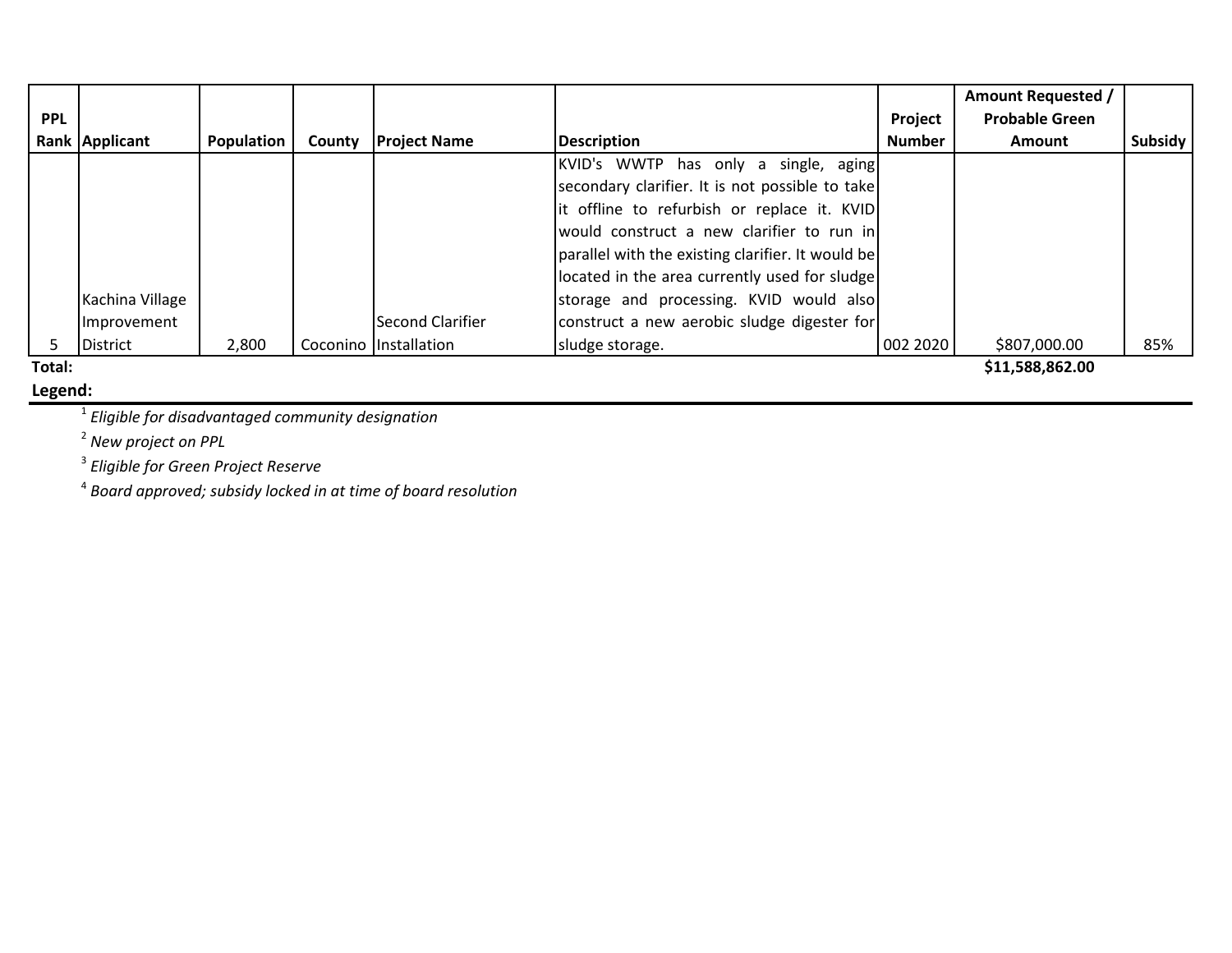#### **Arizona's Clean Water Revolving Fund**

2020 Funding Cycle - Fundable Range

December 2019

| <b>Fundable</b> |            |                                      |            |          |                                               |               |                  |         |
|-----------------|------------|--------------------------------------|------------|----------|-----------------------------------------------|---------------|------------------|---------|
| Range           | <b>PPL</b> |                                      |            |          |                                               | Project       | <b>Amount</b>    |         |
| Rank            |            | Rank Applicant                       | Population | County   | <b>Project Name</b>                           | <b>Number</b> | <b>Requested</b> | Subsidy |
|                 |            |                                      |            |          | Adonis Sewer System connection to             |               |                  |         |
|                 |            |                                      |            |          | Town of Marana Wastewater System              |               |                  |         |
|                 |            | Marana, Town of                      | 10,057     | Pima     | (#2)                                          | 006 2020      | \$475,000.00     | 85%     |
|                 |            |                                      |            |          |                                               |               |                  |         |
| $\overline{2}$  |            | Flagstaff, City of                   | 75,000     | Coconino | <b>Flagstaff Watershed Protection Project</b> | 005 2020      | \$6,000,000.00   | 85%     |
|                 |            | <b>White Mountain Apache Housing</b> |            |          |                                               |               |                  |         |
| 3               | 4          | Authority                            | 995        | Navajo   | Apache Pine Phase 1                           | 001 2020      | \$806,862.00     | 80%     |
|                 |            | Kachina Village Improvement          |            |          |                                               |               |                  |         |
| 4               | 5.         | <b>District</b>                      | 2,800      | Coconino | Second Clarifier Installation                 | 002 2020      | \$807,000.00     | 85%     |
| Total:          |            |                                      |            |          |                                               |               | \$8,088,862.00   |         |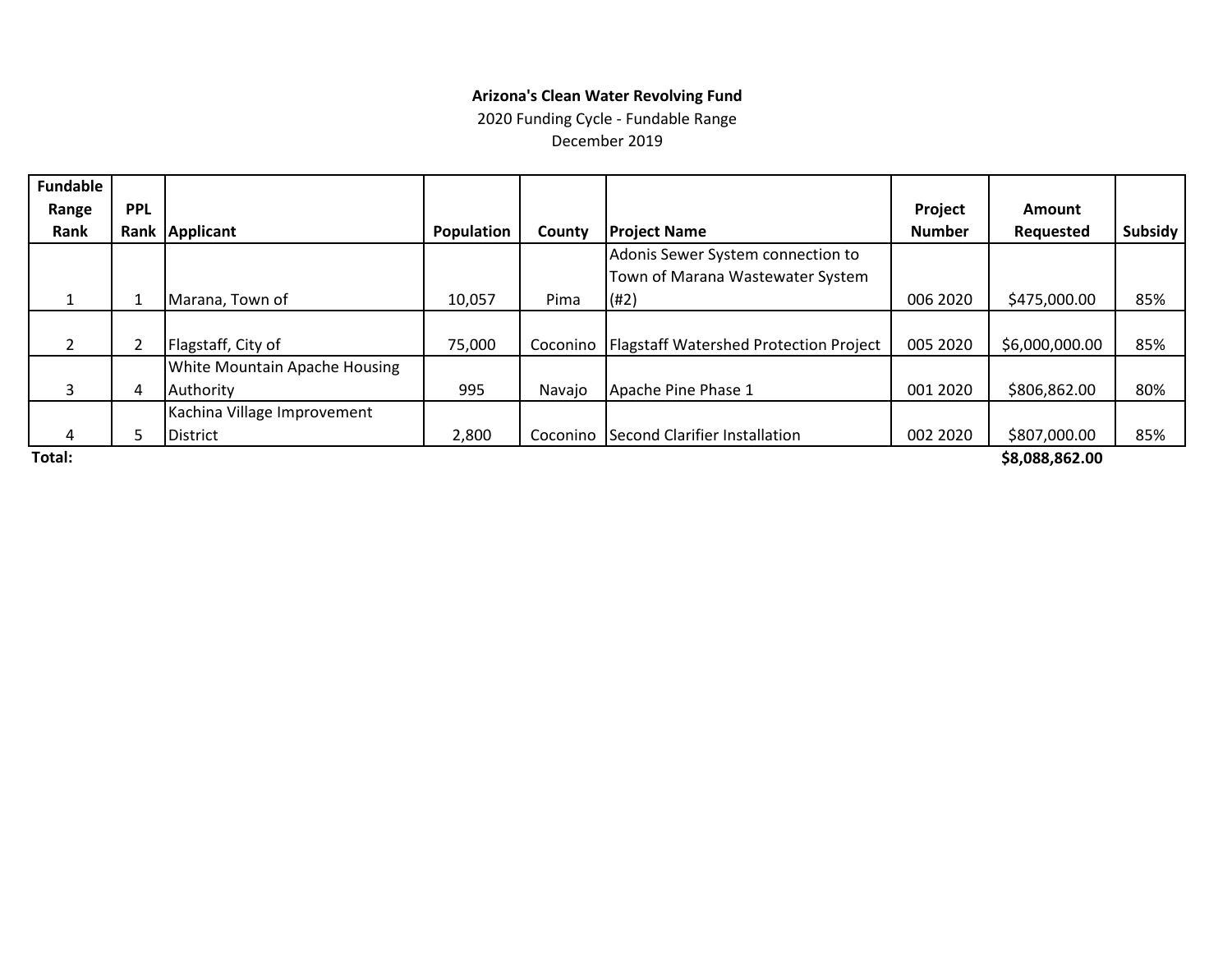### **Arizona's Drinking Water Revolving Fund**

Project Priority List 2020 Funding Cycle December 2019

| <b>PPL</b><br>Rank | <b>Applicant</b>     | Population | County  | <b>Project Name</b>      | <b>Description</b>                               | Project<br><b>Number</b> | <b>Amount Requested /</b><br><b>Probable Green</b><br><b>Amount</b> | <b>Subsidy</b> |
|--------------------|----------------------|------------|---------|--------------------------|--------------------------------------------------|--------------------------|---------------------------------------------------------------------|----------------|
|                    |                      |            |         |                          | The system is under an ADEQ consent decree       |                          |                                                                     |                |
|                    |                      |            |         |                          | for fluoride. The infrastructure for the water   |                          |                                                                     |                |
|                    |                      |            |         |                          | system is antiquated. Currently the pressure     |                          |                                                                     |                |
|                    |                      |            |         |                          | tank has leaks, compromising the tank. The       |                          |                                                                     |                |
|                    |                      |            |         |                          | system only has one well, which was lowered      |                          |                                                                     |                |
|                    | San Simon            |            |         |                          | 40 feet this year. The system also needs a       |                          |                                                                     |                |
|                    | Domestic Water       |            |         |                          | new pressure tank. The project will include      |                          |                                                                     |                |
|                    | Improvement          |            |         | San Simon Project        | exploration of a second well as a back up        |                          |                                                                     |                |
| $\mathbf{1}$       | <b>District</b>      | 300        | Cochise | <b>Drinking Water</b>    | solution to the fluoride problem.                | 023 2020                 | \$250,000.00                                                        | 75%            |
|                    |                      |            |         |                          | The system has several infrastructure            |                          |                                                                     |                |
|                    |                      |            |         |                          | installments that are at or have exceeded        |                          |                                                                     |                |
|                    |                      |            |         |                          | useful life and need to be replaced.             |                          |                                                                     |                |
|                    |                      |            |         |                          | Additionally, the owner proposes to update       |                          |                                                                     |                |
|                    | Arroyo Water         |            |         | Storage & Pumping        | the storage tank (identified in a recent         |                          |                                                                     |                |
| $\overline{2}$     | Company              | 150        | Gila    | Improvements             | sanitary survey by ADEQ).                        | 015 2020                 | \$227,038.00                                                        | 70%            |
|                    |                      |            |         |                          | This project will provide a storage tank and     |                          |                                                                     |                |
|                    |                      |            |         |                          | pumping facilities on the south side of the      |                          |                                                                     |                |
|                    |                      |            |         |                          | Virgin River so when infrastructure is washed    |                          |                                                                     |                |
|                    |                      |            |         |                          | away by flooding, customers will still have      |                          |                                                                     |                |
|                    |                      |            |         | DS Water Storage Tank    | water. This project will also install an arsenic |                          |                                                                     |                |
|                    | $1, 2$ DS Water      |            |         | Installation and Arsenic | treatment facility to fulfill requirements of    |                          |                                                                     |                |
| 3                  | Company              | 244        |         | Mohave Treatment Plant   | an ADEQ Consent Order.                           | 008 2020                 | \$635,000.00                                                        | 80%            |
|                    | Sun Valley           |            |         |                          |                                                  |                          |                                                                     |                |
|                    | Farms Unit VI        |            |         |                          |                                                  |                          |                                                                     |                |
|                    | <b>Water Company</b> |            |         | Nitrate compliance       | System rehab and increased storage to            |                          |                                                                     |                |
| 4                  | Inc.                 | 400        | Pinal   | treatment plan           | mitigate nitrate MCL exceedances.                | 011 2020                 | \$850,000.00                                                        | 85%            |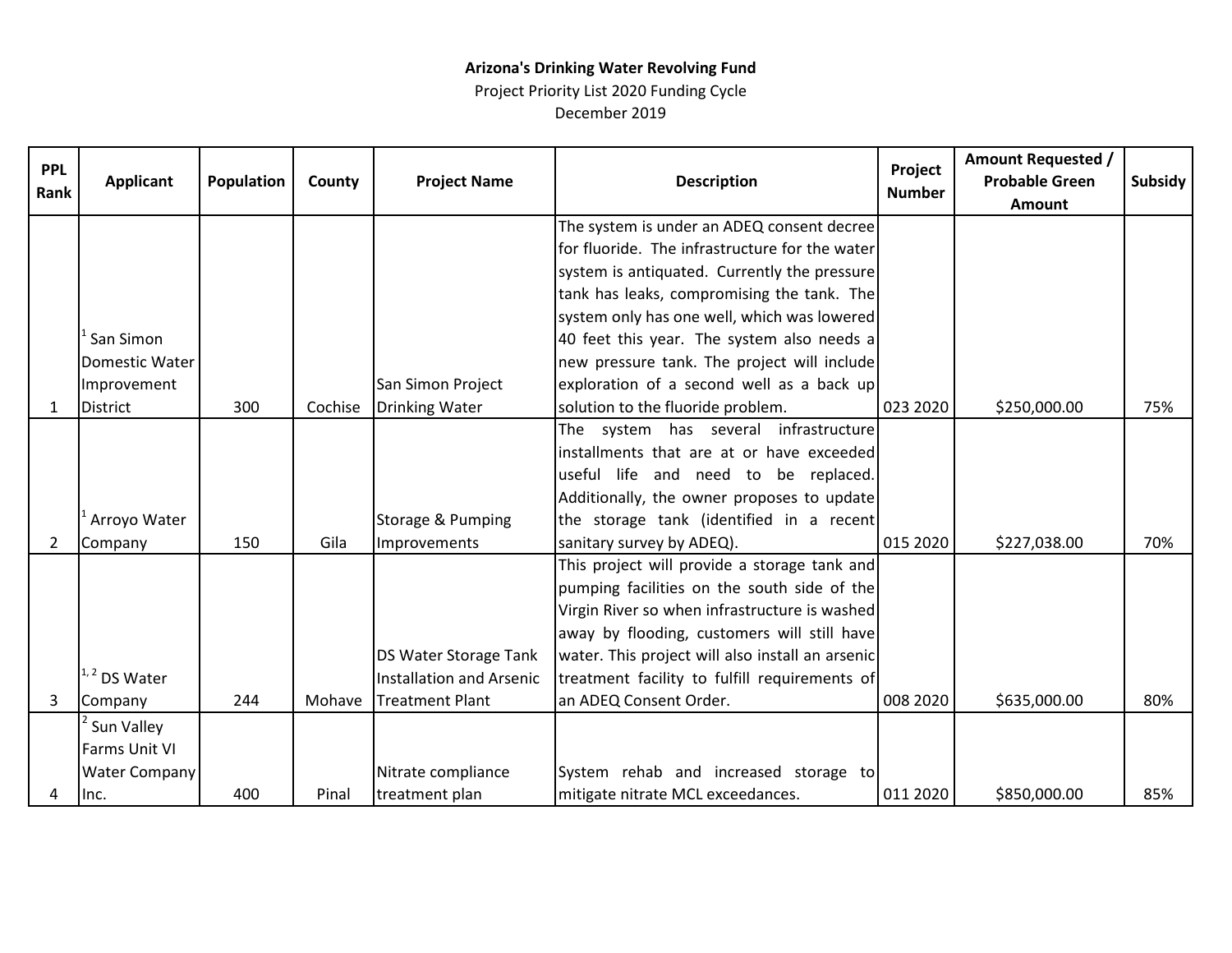| <b>PPL</b><br>Rank | <b>Applicant</b>            | <b>Population</b> | County  | <b>Project Name</b>         | <b>Description</b>                                 | Project<br><b>Number</b> | <b>Amount Requested /</b><br><b>Probable Green</b><br>Amount | Subsidy |
|--------------------|-----------------------------|-------------------|---------|-----------------------------|----------------------------------------------------|--------------------------|--------------------------------------------------------------|---------|
|                    |                             |                   |         |                             | infrastructure<br>System<br>has<br>several         |                          |                                                              |         |
|                    |                             |                   |         |                             | installments that are at or beyond useful life     |                          |                                                              |         |
|                    | Jakes Corner                |                   |         | Storage & Pumping           | and need to be replaced. This loan will            |                          |                                                              |         |
| 5                  | Water Co                    | 45                | Gila    | Improvements                | address storage and pumping improvements. 014 2020 |                          | \$89,640.00                                                  | 80%     |
|                    |                             |                   |         |                             | The existing meters are old and inaccurate.        |                          |                                                              |         |
|                    |                             |                   |         |                             | The company plans to replace the meters            |                          |                                                              |         |
|                    | <sup>1,3</sup> Kohl's Ranch |                   |         | <b>Meter Replacements</b>   | with "smart" meters and new ball valves and        |                          | \$137,500.00 /                                               |         |
| 6                  | <b>Water Company</b>        | 114               | Gila    | and Installation            | backflow device.                                   | 016 2020                 | \$137,500.00                                                 | 80%     |
|                    | Tonto Village               |                   |         |                             |                                                    |                          |                                                              |         |
|                    | Water                       |                   |         |                             | Project will replace old service lines and         |                          |                                                              |         |
| $\overline{7}$     | Company, Inc.               | 185               | Gila    | System Improvements         | meters.                                            | 003 2020                 | \$618,377.00                                                 | 75%     |
|                    | Lyn-Lee Water               |                   |         |                             | The system is in need of water storage and         |                          |                                                              |         |
| 8                  | Company                     | 90                | Pima    | <b>Water Storage</b>        | electrical updates to comply with ADEQ.            | 010 2020                 | \$40,000.00                                                  | 85%     |
|                    |                             |                   |         |                             | The system is aging and facing serious             |                          |                                                              |         |
|                    |                             |                   |         |                             | infrastructure deficiencies. This loan will        |                          |                                                              |         |
|                    |                             |                   |         |                             | address the following: relocate and upgrade        |                          |                                                              |         |
|                    | <sup>L</sup> Mayer          |                   |         |                             | water mainlines; install 4-5 new storage           |                          |                                                              |         |
|                    | Domestic Water              |                   |         |                             | tanks; upgrade the booster stations; replace       |                          |                                                              |         |
|                    | Improvement                 |                   |         | Mayer DWID                  | 700 meters; and construct an arsenic               |                          |                                                              |         |
| 9                  | District                    | 1,400             | Yavapai | <b>Improvement Projects</b> | blending station.                                  | 005 2020                 | \$5,000,000.00                                               | 75%     |
|                    |                             |                   |         |                             |                                                    |                          |                                                              |         |
|                    |                             |                   |         |                             |                                                    |                          |                                                              |         |
|                    | <sup>1</sup> Tonto Village  |                   |         |                             |                                                    |                          |                                                              |         |
|                    | Domestic Water              |                   |         |                             |                                                    |                          |                                                              |         |
|                    | Improvement                 |                   |         |                             |                                                    |                          |                                                              |         |
|                    | District                    |                   |         | <b>TVDWID Purchase of</b>   | This loan is to secure funds to purchase the       |                          |                                                              |         |
| 10                 | (TVDWID)                    | 256               | Gila    | <b>TVWC Water System</b>    | Tonto Village Water Company.                       | 004 2020                 | \$410,200.00                                                 | 75%     |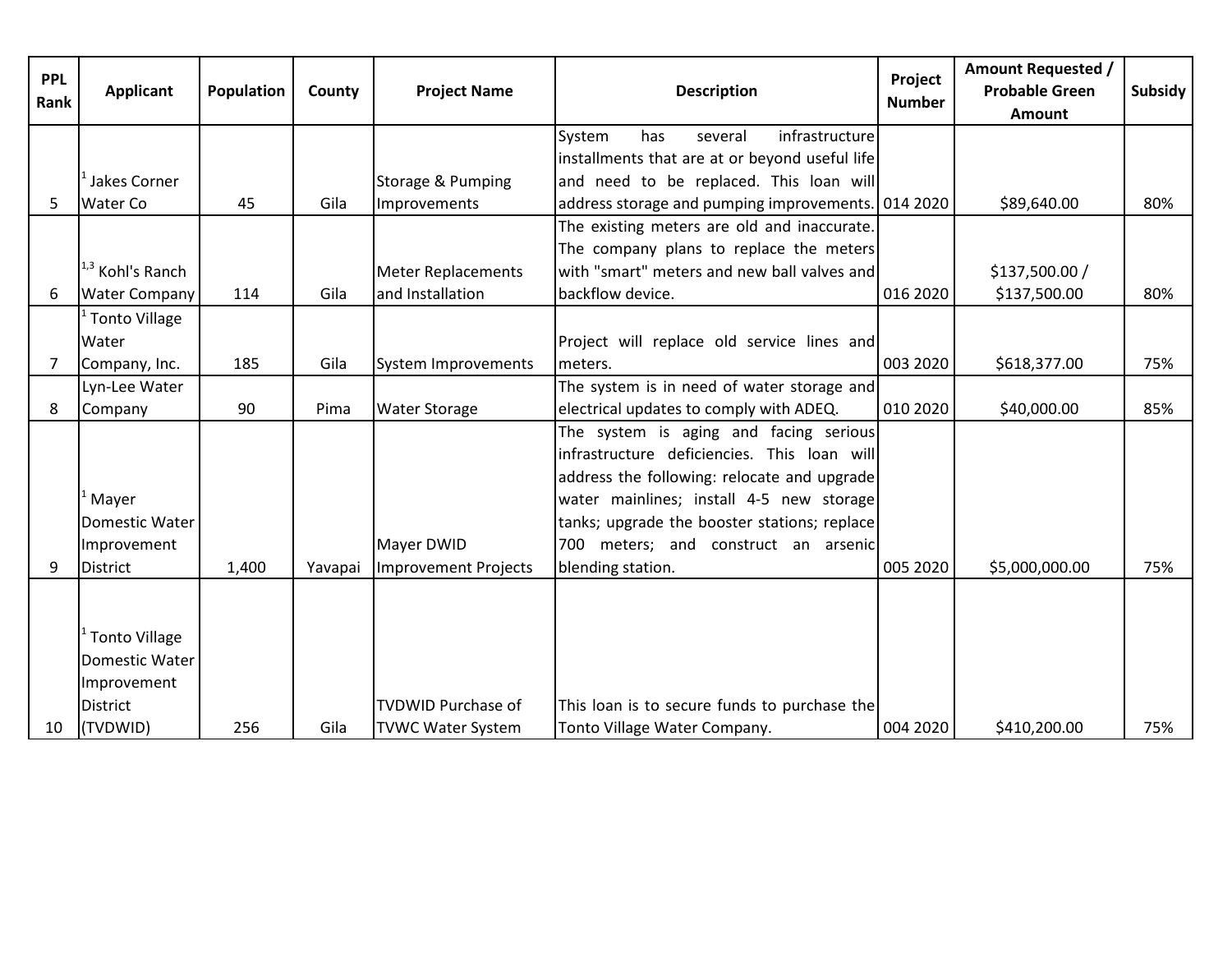|            |                     |            |         |                                |                                                  |                          | <b>Amount Requested /</b> |         |
|------------|---------------------|------------|---------|--------------------------------|--------------------------------------------------|--------------------------|---------------------------|---------|
| <b>PPL</b> | <b>Applicant</b>    | Population | County  | <b>Project Name</b>            | <b>Description</b>                               | Project<br><b>Number</b> | <b>Probable Green</b>     | Subsidy |
| Rank       |                     |            |         |                                |                                                  |                          | <b>Amount</b>             |         |
|            |                     |            |         |                                | Water meters were installed 70 years ago.        |                          |                           |         |
|            |                     |            |         |                                | Additionally, the SWTP suffers from turbidity    |                          |                           |         |
|            |                     |            |         |                                | problems. As their main water supply, the        |                          |                           |         |
|            |                     |            |         | Addition of third well         | DWID is struggling to meet demand. This          |                          |                           |         |
|            |                     |            |         | and replacement of all         | project would resolve these issues by            |                          |                           |         |
|            |                     |            |         | water meters to AMR            | purchasing and outfitting a third well and       |                          |                           |         |
| 11         | Rim Trail DWID      | 250        | Gila    | technology                     | replacing the meters.                            | 006 2020                 | \$140,000.00              | 80%     |
|            |                     |            |         |                                | The White Mountain Apache Tribe has an           |                          |                           |         |
|            |                     |            |         |                                | acute housing shortage for its tribal            |                          |                           |         |
|            |                     |            |         |                                | members and has a waitlist of approximately      |                          |                           |         |
|            | $1.4$ White         |            |         |                                | 1500 families. Funds will be used to connect     |                          |                           |         |
|            | Mountain            |            |         |                                | water system's existing nearby<br>the            |                          |                           |         |
|            | Apache Housing      |            |         |                                | distribution mains to 28 new housing units       |                          |                           |         |
| 12         | Authority           | 2,125      | Navajo  | Apache Pine Phase 1            | for low-income families.                         | 001 2020                 | \$616,030.00              | 80%     |
|            |                     |            |         |                                | The City of El Mirage has a well site that is    |                          |                           |         |
|            |                     |            |         |                                | need of repairs to improve operational           |                          |                           |         |
|            |                     |            |         |                                | performance and storage capacity. They plan      |                          |                           |         |
|            |                     |            |         |                                | to redesign the existing booster pump            |                          |                           |         |
|            | El Mirage, City     |            |         |                                | station and to relocate the tank outlet pipe     |                          |                           |         |
| 13         | lof                 | 37,200     |         | Maricopa Well Site Improvement | to increase available storage capacity.          | 024 2020                 | \$1,280,000.00            | 85%     |
|            |                     |            |         |                                | The City of El Mirage has 10 water storage       |                          |                           |         |
|            |                     |            |         |                                | facilities in need of rehabilitation to maintain |                          |                           |         |
|            |                     |            |         |                                | storage capacity, to preserve drinking water     |                          |                           |         |
|            | El Mirage, City     |            |         | <b>Water Storage Tank</b>      | quality and reliability, and to reduce the       |                          |                           |         |
| 14         | lof                 | 37,200     |         | Maricopa Rehabilitation        | need for annual emergency repairs.               | 025 2020                 | \$2,100,000.00            | 85%     |
|            |                     |            |         |                                | This project is to replace the existing well     |                          |                           |         |
|            | Appaloosa           |            |         | Operational Equipment          | meters, purchase a stronger well pump, and       |                          |                           |         |
|            | 15 Water            | 500        |         | Yavapai Upgrades               | clean and coat the storage tank.                 | 007 2020                 | \$350,000.00              | 85%     |
|            |                     |            |         |                                | The 75,000 gallon storage tank has interior      |                          |                           |         |
|            |                     |            |         |                                | corrosion and needs to be refurbished.           |                          |                           |         |
|            |                     |            |         |                                | Additionally, 23 customer meters will be         |                          |                           |         |
|            | Michael's Ranch     |            |         | Tank Rehab, Meter              | replaced to better calculate water use and       |                          |                           |         |
|            | <b>Water User's</b> |            |         | Replacements, Flush            | one flush valve will be added to aid in semi-    |                          |                           |         |
| 16         | Association         | 52         | Yavapai | Valve Installment              | annual flushing.                                 | 018 2020                 | \$76,724.00               | 85%     |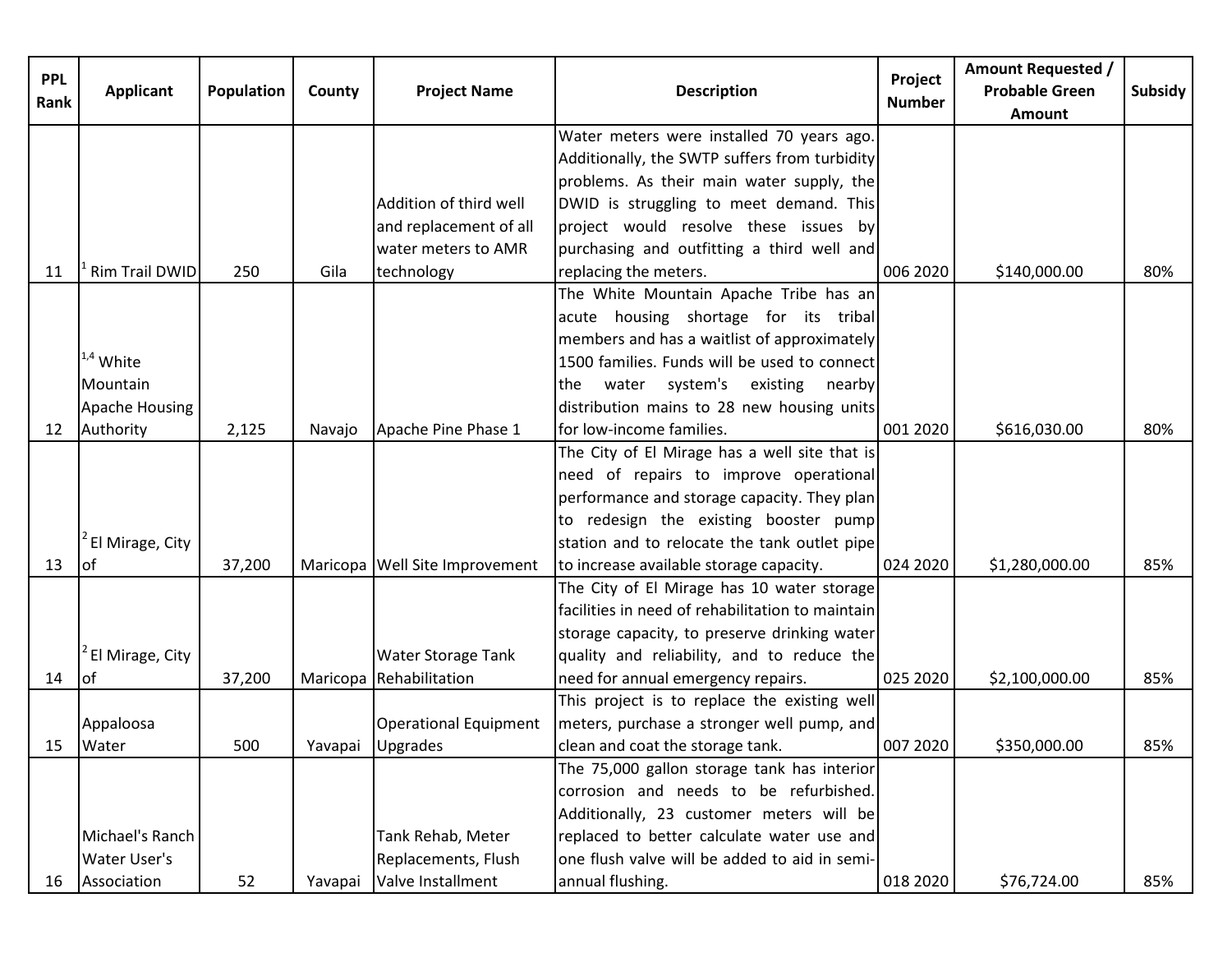| <b>PPL</b><br>Rank | <b>Applicant</b> | <b>Population</b> | County          | <b>Project Name</b>          | <b>Description</b>                             | Project<br><b>Number</b> | <b>Amount Requested /</b><br><b>Probable Green</b><br><b>Amount</b> | <b>Subsidy</b> |
|--------------------|------------------|-------------------|-----------------|------------------------------|------------------------------------------------|--------------------------|---------------------------------------------------------------------|----------------|
|                    |                  |                   |                 |                              | The City of Buckeye has identified and         |                          |                                                                     |                |
|                    |                  |                   |                 |                              | purchased a site location to construct the     |                          |                                                                     |                |
|                    |                  |                   |                 |                              | Broadway Road Water Campus. The water          |                          |                                                                     |                |
|                    |                  |                   |                 |                              | campus will include storage tanks, treatment   |                          |                                                                     |                |
|                    |                  |                   |                 |                              | facilities, booster pumps, new wells, and well |                          |                                                                     |                |
|                    |                  |                   |                 |                              | transmission and distribution lines. The       |                          |                                                                     |                |
|                    |                  |                   |                 |                              | project will provide high quality water,       |                          |                                                                     |                |
|                    | Buckeye, City    |                   |                 | Broadway Road Water          | address current production needs, and allow    |                          |                                                                     |                |
| 17                 | lof              | 23,084            | Maricopa Campus |                              | for controlled expansions and upgrades.        | 020 2020                 | \$108,582,332.00                                                    | 85%            |
|                    |                  |                   |                 |                              | The loan would refinance a USDA loan in the    |                          |                                                                     |                |
|                    |                  |                   |                 |                              | amount of \$600,000 at 5.125% to a lower       |                          |                                                                     |                |
|                    | Kearny, Town     |                   |                 | Water Infrastructure         | interest rate, and include an additional       |                          | \$685,000.00 /                                                      |                |
| 18                 | lof              | 2,076             | Pinal           | Rehabilitation               | \$85,000 for distribution system rehab.        | 019 2020                 | \$85,000.00                                                         | 85%            |
|                    |                  |                   |                 |                              | Based upon current system demand and           |                          |                                                                     |                |
|                    |                  |                   |                 |                              | available water resources, Queen Creek has     |                          |                                                                     |                |
|                    |                  |                   |                 |                              | current water resource deficit of<br>a         |                          |                                                                     |                |
|                    |                  |                   |                 |                              | approximately 5,300 AF. Queen Creek is         |                          |                                                                     |                |
|                    |                  |                   |                 | Queen Creek                  | requesting funding for the purchase of         |                          |                                                                     |                |
|                    |                  |                   |                 | Groundwater                  | extinguishment credits which would enhance     |                          |                                                                     |                |
|                    | Queen Creek,     |                   |                 | <b>Extinguishment Credit</b> | and diversify the town's water supply to help  |                          |                                                                     |                |
| 19                 | Town of          | 83,000            |                 | Maricopa Acquisition         | meet current and future demand.                | 012 2020                 | \$50,000,000.00                                                     | 90%            |
| Total:             |                  |                   |                 |                              |                                                |                          | \$172,087,841.00                                                    |                |

# **Legend:**

**\$172,087,841.00** 

<sup>1</sup> *Eligible for disadvantaged community designation*

<sup>2</sup> *New project on PPL*

<sup>3</sup> *Eligible for Green Project Reserve*

<sup>4</sup> *Board approved; subsidy locked in at time of board resolution*